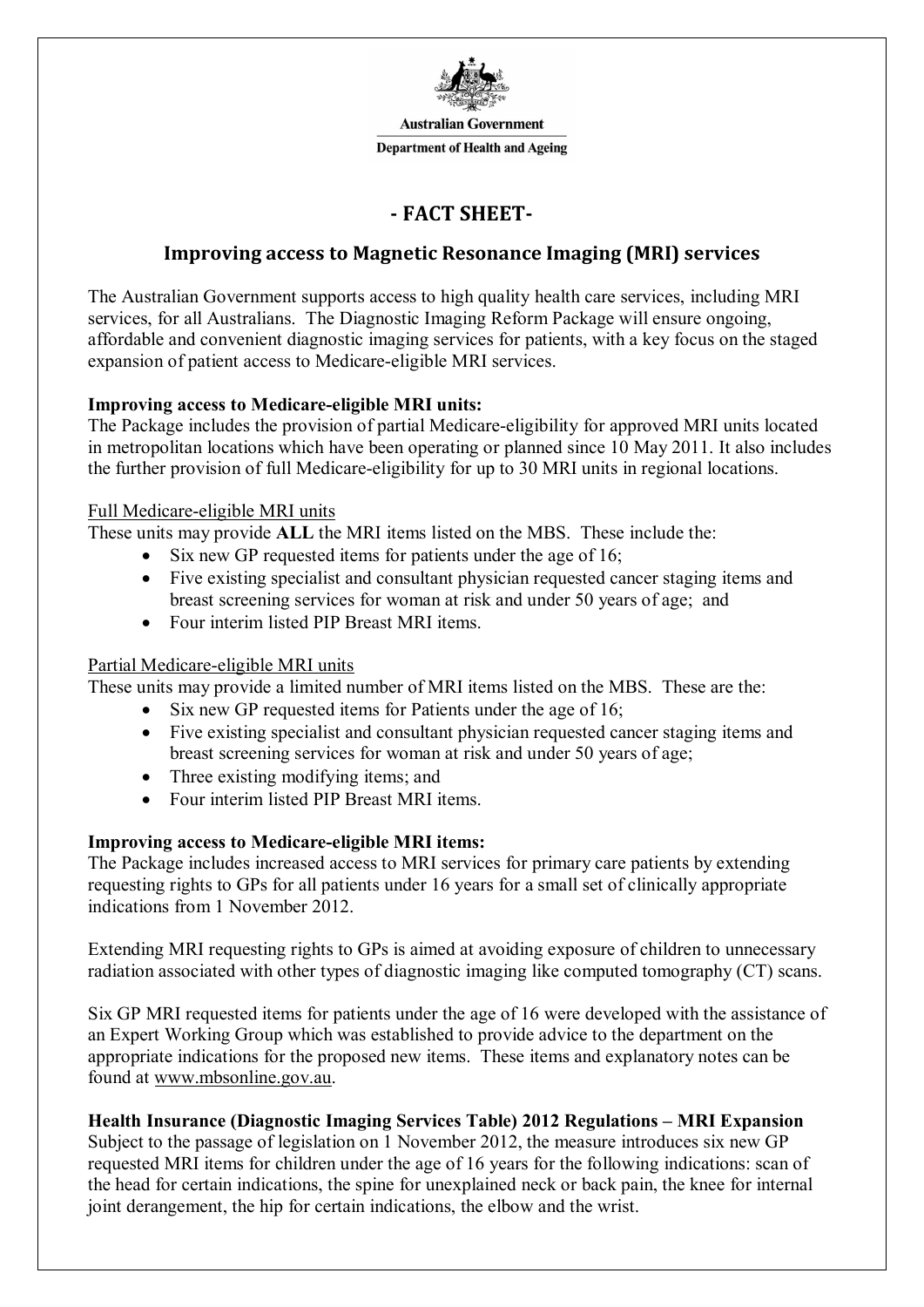Amendment 1: Addition of *Subdivision E – Subgroup 33 of Group I5*

- This amendment is the addition of items 63507, 63508, 63510, 63511, 63513, 63514, 63516, 63517, 63519, 63520, 63522, 63523**<sup>1</sup>** . These items are the six new GP requested MRI items for children under the age of 16 years.

Amendment 2: Amendment of *Division 2.5 Group I5 – Magnetic Resonance Imaging – Subdivision A General – Clause 2.5.1* 

- This amendment identifies the different eligibility arrangements that will exist from 1 November 2012 for eligible MRI and MRA services on eligible equipment:
	- $\triangleright$  Items 63001 to 63482 (all items on the MBS) can be provided on full Medicare- eligible equipment.
	- $\geq$  Items 63464 to 63476 (cancer staging and breast screening items) can be provided on full and partial Medicare-eligible equipment.
	- $\triangleright$  Items 63491 to 63497 (modifying items) can be requested by medical practitioners to full and partial Medicare-eligible equipment.
	- $\geq$  Items 63507 to 63522 (new GP requested items for under 16 years) can be provided on full and partial Medicare-eligible equipment.

| <b>Item Range</b>                | <b>Status</b>                                             | <b>Description</b>                                            | Requester                                                                                  | <b>Access</b>                                                                                                                                                                                                           |
|----------------------------------|-----------------------------------------------------------|---------------------------------------------------------------|--------------------------------------------------------------------------------------------|-------------------------------------------------------------------------------------------------------------------------------------------------------------------------------------------------------------------------|
| 63001<br>to<br>63482             | Existing items                                            | MRI items                                                     | Specialist; or<br>Consultant physician                                                     | Full Medicare-eligible                                                                                                                                                                                                  |
| 63507<br>to<br>63523             | New items                                                 | MRI items for<br>patients under the<br>age of 16              | Medical practitioners<br>$\bullet$<br>other than specialist<br>or consultant<br>physicians | Full Medicare-eligible;<br>and<br>Partial Medicare-eligible                                                                                                                                                             |
| 63464<br>to<br>63476             | Existing items<br>(Amended access<br>arrangements)        | <b>Existing Cancer</b><br>staging & breast<br>screening items | Specialist; or<br>Consultant physician                                                     | Full Medicare-eligible;<br>and<br>Partial Medicare-eligible                                                                                                                                                             |
| 63491<br>to<br>63497             | Existing items<br>(Amended<br>requesting<br>arrangements) | MRI modifying<br>items                                        | All medical<br>practitioners.                                                              | Full Medicare-eligible;<br>and<br>Partial Medicare-eligible                                                                                                                                                             |
| 63501<br>63502<br>63504<br>63505 | Interim listed<br>items                                   | Interim listed PIP<br>breast MRI                              | All medical<br>$\bullet$<br>practitioners.                                                 | Any MRI unit (eligible or<br>ineligible) that have:<br><b>Practice Accreditation</b><br>$\bullet$<br>under the Diagnostic<br><b>Imaging Accreditation</b><br>Scheme (DIAS); and<br>Operates a dedicated<br>breast coil. |

# **Overview of Medicare-eligible MRI items**

 $\overline{a}$ 

 $1$  All existing and new NK items (50% of the MBS Fee) are included in the new arrangements resulting from the MRI Expansion measure.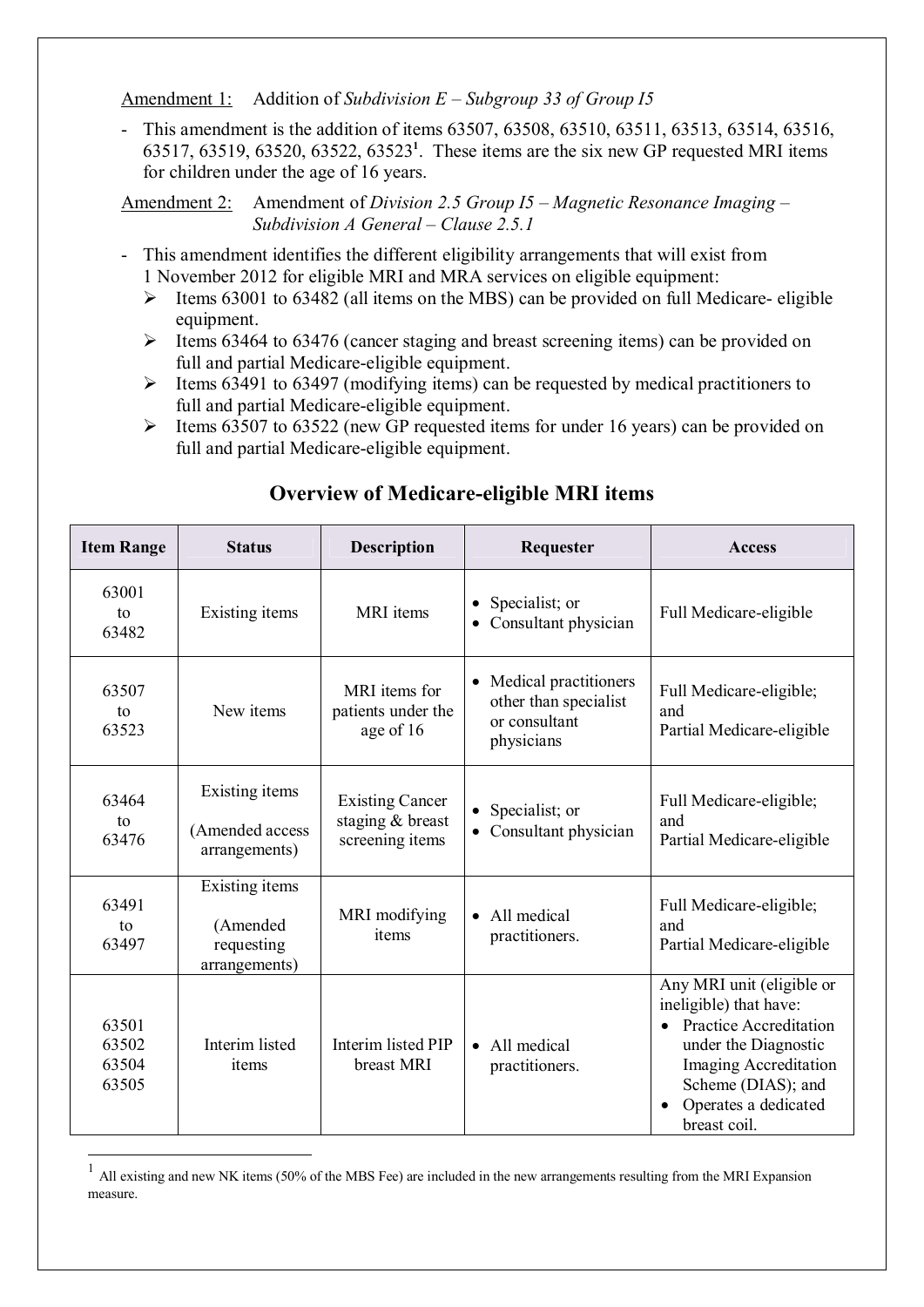# **Health Insurance (Diagnostic Imaging Services Table) 2012 Regulations – GP MRI Items**

|       | <b>MRI</b><br>MAGNETIC RESONANCE IMAGING                                                                                                                                                                |  |  |  |
|-------|---------------------------------------------------------------------------------------------------------------------------------------------------------------------------------------------------------|--|--|--|
|       | <b>GROUP 15 - Magnetic Resonance Imaging</b>                                                                                                                                                            |  |  |  |
|       | SUBGROUP 33 - MAGNETIC RESONANCE IMAGING - FOR SPECIFIED CONDITIONS -                                                                                                                                   |  |  |  |
|       | PERSON UNDER THE AGE OF 16YRS                                                                                                                                                                           |  |  |  |
|       | referral by a medical practitioner (excluding a specialist or consultant physician) for a scan of head for any of the<br>following:                                                                     |  |  |  |
|       | unexplained seizure(s) $(R)$ (Contrast) (Anaes.)                                                                                                                                                        |  |  |  |
|       | unexplained headache where significant pathology is suspected (R) (Contrast) (Anaes.)                                                                                                                   |  |  |  |
|       | paranasal sinus pathology which has not responded to conservative therapy (R) (Contrast) (Anaes.)                                                                                                       |  |  |  |
| 63507 | <b>Fee: \$403.20</b><br><b>Benefit:</b> $75\% = $302.40$ $85\% = $342.75$<br>referral by a medical practitioner (excluding a specialist or consultant physician) for a scan of head for any of the      |  |  |  |
|       | following:                                                                                                                                                                                              |  |  |  |
|       | unexplained seizure(s) (R) (NK) (Contrast) (Anaes.)                                                                                                                                                     |  |  |  |
|       | unexplained headache where significant pathology is suspected (R) (NK) (Contrast) (Anaes.)                                                                                                              |  |  |  |
|       | paranasal sinus pathology which has not responded to conservative therapy (R) (NK) (Contrast)                                                                                                           |  |  |  |
|       | (Anaes.)                                                                                                                                                                                                |  |  |  |
| 63508 | Fee: \$201.60<br><b>Benefit:</b> $75\% = $151.20$<br>$85\% = $171.40$<br>referral by a medical practitioner (excluding a specialist or consultant physician) for a scan of spine following radiographic |  |  |  |
|       | examination for any or the following:                                                                                                                                                                   |  |  |  |
|       | significant trauma (R) (Contrast) (Anaes.)                                                                                                                                                              |  |  |  |
|       | unexplained neck or back pain with associated neurological signs (R) (Contrast) (Anaes.)                                                                                                                |  |  |  |
|       | unexplained back pain where significant pathology is suspected (R) (Contrast) (Anaes.)                                                                                                                  |  |  |  |
| 63510 | $85\% = $380.80$<br><b>Fee: \$448.00</b><br><b>Benefit:</b> $75\% = $336.00$                                                                                                                            |  |  |  |
|       | referral by a medical practitioner (excluding a specialist or consultant physician) for a scan of spine following radiographic<br>examination for any or the following:                                 |  |  |  |
|       | significant trauma (R) (NK) (Contrast) (Anaes.)                                                                                                                                                         |  |  |  |
|       | unexplained neck or back pain with associated neurological signs (R) (NK) (Contrast) (Anaes.)                                                                                                           |  |  |  |
|       | unexplained back pain where significant pathology is suspected $(R)$ (NK) (Contrast) (Anaes.)                                                                                                           |  |  |  |
| 63511 | <b>Benefit:</b> $75\% = $168.00$<br>$85\% = $190.40$<br><b>Fee: \$224.00</b>                                                                                                                            |  |  |  |
|       | referral by a medical practitioner (excluding a specialist or consultant physician) for a scan of knee following radiographic                                                                           |  |  |  |
| 63513 | examination for internal joint derangement. (R) (Contrast) (Anaes.)<br>Fee: $$403.20$ Benefit: $75\% = $302.40$<br>$85\% = $342.75$                                                                     |  |  |  |
|       | referral by a medical practitioner (excluding a specialist or consultant physician) for a scan of knee following radiographic                                                                           |  |  |  |
|       | examination for internal joint derangement. (R) (NK) (Contrast) (Anaes.)                                                                                                                                |  |  |  |
| 63514 | <b>Benefit:</b> $75\% = $151.20$ $85\% = $171.40$<br><b>Fee: \$201.60</b>                                                                                                                               |  |  |  |
|       | referral by a medical practitioner (excluding a specialist or consultant physician) for a scan of hip following radiographic                                                                            |  |  |  |
|       | examination for any of the following:<br>suspected septic arthritis (R) (Contrast) (Anaes.)                                                                                                             |  |  |  |
|       | suspected slipped capital femoral epiphysis (R) (Contrast) (Anaes.)                                                                                                                                     |  |  |  |
|       | suspected Perthes disease (R) (Contrast) (Anaes.)                                                                                                                                                       |  |  |  |
| 63516 | <b>Fee: \$403.20</b><br><b>Benefit:</b> $75\% = $302.40$ 85% = \$342.75                                                                                                                                 |  |  |  |
|       | referral by a medical practitioner (excluding a specialist or consultant physician) for a scan of hip following radiographic<br>examination for any of the following:                                   |  |  |  |
|       | suspected septic arthritis (R) (NK) (Contrast) (Anaes.)                                                                                                                                                 |  |  |  |
|       | suspected slipped capital femoral epiphysis (R) (NK) (Contrast) (Anaes.)                                                                                                                                |  |  |  |
|       | suspected Perthes disease (R) (NK) (Contrast) (Anaes.)                                                                                                                                                  |  |  |  |
| 63517 | Fee: \$201.60<br><b>Benefit:</b> $75\% = $151.20$<br>$85\% = $171.40$                                                                                                                                   |  |  |  |
|       | referral by a medical practitioner (excluding a specialist or consultant physician) for a scan of elbow following                                                                                       |  |  |  |
|       | radiographic examination where a significant fracture or avulsion injury is suspected that will change management (R)<br>(Contrast) (Anaes.)                                                            |  |  |  |
| 63519 | Fee: \$403.20<br><b>Benefit:</b> $75\% = $302.40$<br>$85\% = $342.75$                                                                                                                                   |  |  |  |
|       | referral by a medical practitioner (excluding a specialist or consultant physician) for a scan of elbow following                                                                                       |  |  |  |
|       | radiographic examination where a significant fracture or avulsion injury is suspected that will change management (R)                                                                                   |  |  |  |
|       | (NK) (Contrast) (Anaes.)                                                                                                                                                                                |  |  |  |
| 63520 | Fee: \$201.60<br><b>Benefit:</b> $75\% = $151.20$<br>$85\% = $171.40$<br>referral by a medical practitioner (excluding a specialist or consultant physician) for a scan of wrist following radiographic |  |  |  |
|       | examination where scaphoid fracture is suspected (R) (Contrast) (Anaes.)                                                                                                                                |  |  |  |
| 63522 | Fee: \$448.00<br><b>Benefit:</b> $75\% = $336.00$<br>$85\% = $380.80$                                                                                                                                   |  |  |  |
|       | referral by a medical practitioner (excluding a specialist or consultant physician) for a scan of wrist following radiographic                                                                          |  |  |  |
|       | examination where scaphoid fracture is suspected (R) (NK) (Contrast) (Anaes.)                                                                                                                           |  |  |  |
| 63523 | Fee: \$224.00<br><b>Benefit:</b> $75\% = $168.00$<br>$85\% = $190.40$                                                                                                                                   |  |  |  |